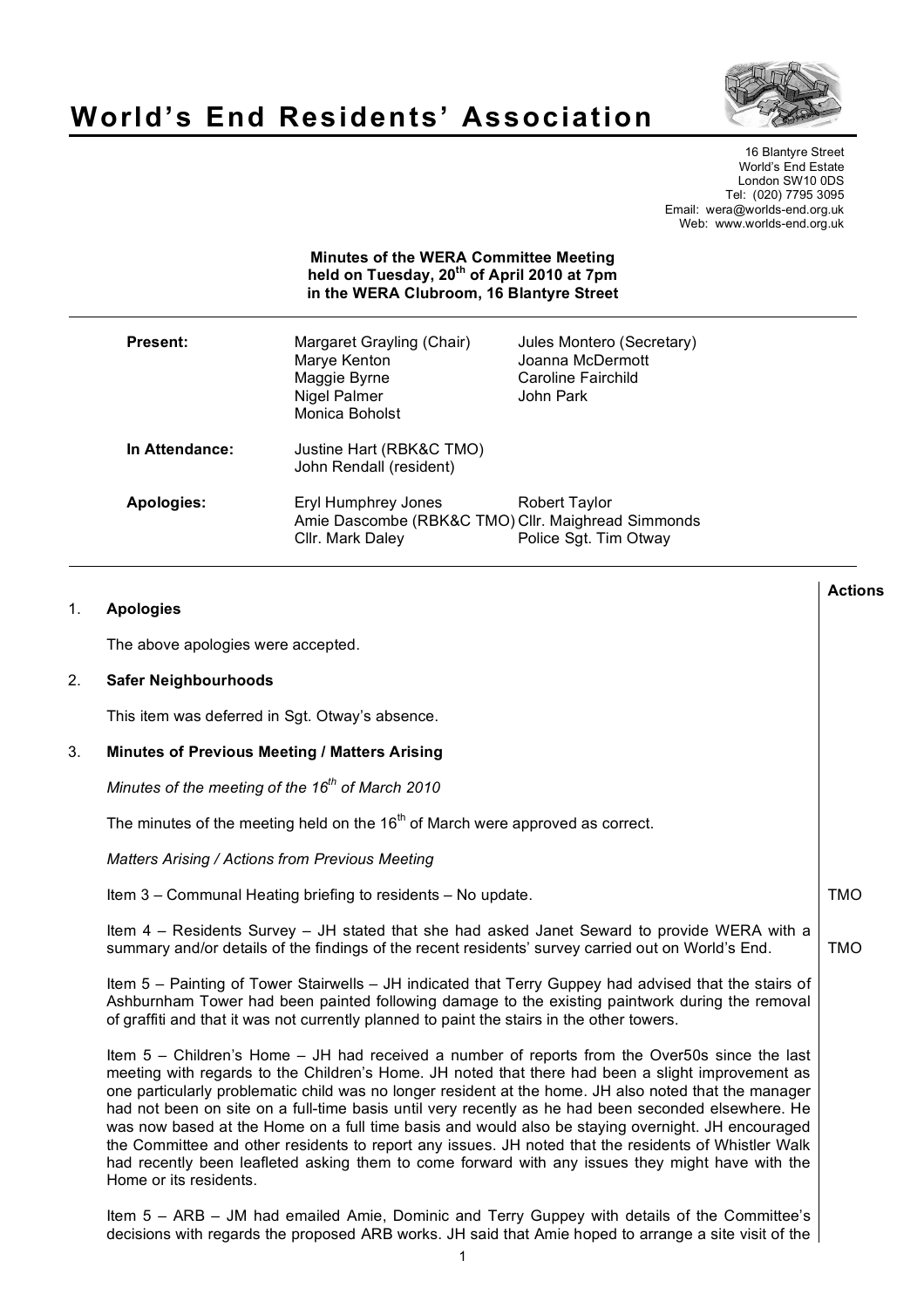|    | entrance to Whistler Tower shortly with a view that it place during the week commencing the $3^{10}$ of<br>May. JM would liaise with Amie and JH to arrange the site visit.                                                                                                                                                                                                                                                                                          | AD/JH/<br>JM |
|----|----------------------------------------------------------------------------------------------------------------------------------------------------------------------------------------------------------------------------------------------------------------------------------------------------------------------------------------------------------------------------------------------------------------------------------------------------------------------|--------------|
|    | Item 5 – Dumped Rubbish in Whistler Tower (outside 13 Whistler Tower) – JH noted that the dumped<br>bath had been removed and that the resident concerned would to be written to.                                                                                                                                                                                                                                                                                    |              |
|    | Item 5 - Parked cars outside Whistler Tower - It was noted that there had been no further incidents.                                                                                                                                                                                                                                                                                                                                                                 |              |
|    | Item 5 - Ongoing Leak in Dartrey Tower - The resident from whose flat the leak had originated had<br>contacted the RA. It was noted that it was a complex case involving multiple leaks and repairs but that<br>it was felt that the matter was in hand.                                                                                                                                                                                                             |              |
|    | Item 6 - ARB - It was agreed that the RA would consult residents after the site visit with Amie.                                                                                                                                                                                                                                                                                                                                                                     | JM           |
|    | Item $6 - ARB - A$ site visit with Dominic Davies was to be arranged.                                                                                                                                                                                                                                                                                                                                                                                                | <b>JM</b>    |
|    | A query was raised as to whether or not the Chelsea Youth Club was "managing the pen" as it did not<br>appear to be secured at night. JH said she would check with the Youth Club.                                                                                                                                                                                                                                                                                   | JH           |
| 4. | <b>Estate Management</b>                                                                                                                                                                                                                                                                                                                                                                                                                                             |              |
|    | <b>No Dumping Signs</b>                                                                                                                                                                                                                                                                                                                                                                                                                                              |              |
|    | JH stated that these had now been delivered. Seven signs were available. JH asked for suggestions<br>as to where they should be sited. It was suggested that these should be placed near the bin rooms<br>and/or where rubbish was often dumped. JH said she would try and obtain more signs to be placed<br>near those areas on the walkways where rubbish was also often dumped. JH would notify the<br>Committee once these had arrived,                          | JH           |
|    | Paladin Bin on Edith Grove                                                                                                                                                                                                                                                                                                                                                                                                                                           |              |
|    | It was noted that a paladin bin had been "left out" in Edith Grove. This had then been used by fly<br>tippers to dump rubbish. The paladin bin had now been removed and taken elsewhere on the estate.<br>JH had asked OCS to clean that part of the pavement on Edith Grove that was part of the estate. JH<br>had also asked the Children's Home to ensure that their gate was kept locked so that the remaining<br>paladin bin could not be used for fly tipping. |              |
|    | Rubbish Dumping by Commercial Leaseholders                                                                                                                                                                                                                                                                                                                                                                                                                           |              |
|    | JH stated that she had asked SITA to ensure that all of the commercial leaseholders were disposing of<br>their rubbish properly and as per their agreements with SITA (i.e. not by dumping it outside one of the<br>estate's bin rooms). JH agreed to advise the caretakers to keep an eye out for any rubbish dumping<br>by any of the commercial leaseholders.                                                                                                     | JH           |
|    | <b>Heating and Hot Water Refunds</b>                                                                                                                                                                                                                                                                                                                                                                                                                                 |              |
|    | JH stated that these would be processed in the next couple of weeks. Tenants would have their rent<br>accounts credited; leaseholders would have their final accounts adjusted.                                                                                                                                                                                                                                                                                      |              |
|    | Eviction                                                                                                                                                                                                                                                                                                                                                                                                                                                             |              |
|    | JH stated that an eviction had recently been carried out on Upper Dartrey Walk. The illegal tenant and<br>heir large dog were no longer resident at the property. The TMO expected to be able to re-let the<br>property following a void inspection.                                                                                                                                                                                                                 |              |
|    | <b>Illegal Sublets</b>                                                                                                                                                                                                                                                                                                                                                                                                                                               |              |
|    | JH noted a number of possible illegal sublets were under investigation. JH asked Committee members<br>to report any suspect sublets. Several Committee members suggested JH investigate 10 Dartrey<br>Walk, which appeared to be "illegally over-occupied" and also had an "illegal structure" in its balcony.                                                                                                                                                       | All<br>JH    |
|    | <b>Fire Safety</b>                                                                                                                                                                                                                                                                                                                                                                                                                                                   |              |
|    |                                                                                                                                                                                                                                                                                                                                                                                                                                                                      |              |

JH noted that she had received a number of emails with regards to fire safety in the tower blocks. JH stated that a number of repair orders had been raised for a number of fire doors following the last estate walkabout.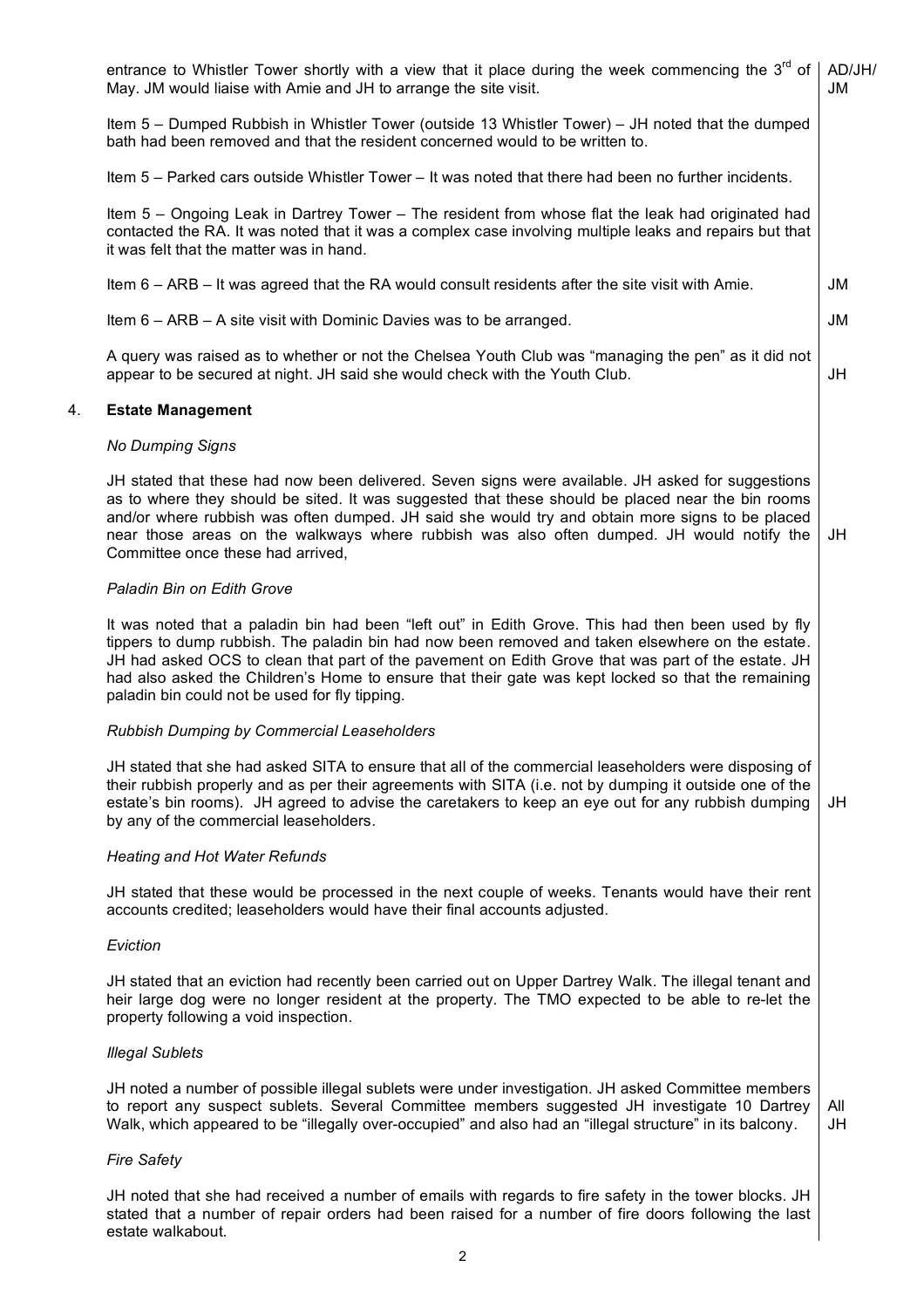It was noted that the following fire doors all needed adjustment and/or minor repairs:

- 11<sup>th</sup> floor Berenger Tower;
- $-$  13<sup>th</sup> floor Dartrey Tower;
- 14<sup>th</sup> floor Dartrey Tower;
- 4<sup>th</sup> floor Whistler Tower;
- 10<sup>th</sup> floor Whistler Tower.

JH also noted having received a number of queries with regards to emergency exit signage on the estate and explained that there was an ongoing exercise to update all the signage where necessary. JH stated that she planned to carry out a further inspection of the estate, including the fire doors and block fire exits, in May.

#### *Fire Safety Reports*

MG asked whether the fire inspection report (or a summary) might be made available to the RA. JH said she would check with Janice Wray. JH noted that some residents had been using the service cupboards on their tower landing for storage. JH

#### *Door entry system*

It was noted that the entry door to Greaves Tower was currently in an overridden state (displaying "lock override") and unlocked. Several Committee members stated that many residents believed that the security guard on duty at weekends had found some way of disabling the system. JM and JH were both currently awaiting a report from Dave Steppel and/or Keith Fifield with regards to whether the security guard was actually able to disable the system. It was noted that a number of block entrance doors had been disabled over the Easter weekend and that the same had occurred the following weekend. JM reminded the meeting that Alasdair Manson had previously indicated that the concierge service was under review. JH asked that Committee members notify her of any further such incidents during weekends ASAP. All

# *No Parking Notices*

NP noted that the notices in the lift lobbies appeared to contradict the notices that had previously been put up by the clamping contractor, Wings. NP asked JH to ensure that the correct parking hours were on display and that the incorrect signs or notices be removed. JH said she would check with the parking department and advise Paul Wooldridge who was carrying out the parking review. JH

#### *Illegal Structures on Balconies*

JH stated the she now had a comprehensive list and the residents in question were to be written to.

#### *Abandoned Scooter*

It was noted that the abandoned scooter that had been dumped outside Chelsea Reach Tower was currently located outside Blantyre Centre. JH said she would ensure that it was reported to the Police. JH

## *Leak into newsagent.*

It was noted there was an ongoing leak into the newsagent. A caretaker had inspected leak but noone had attended to discuss the leak with the newsagent or assess the damage that had been caused to the property. It was noted that the leak appeared to originate from 7 Dartrey Walk, which was a sheltered unit.

#### *Noise Action Week*

A poster advertising Notice Action Week and related events was tabled.

#### *Other*

JH noted that she was on leave for two weeks from the Friday  $(23<sup>rd</sup>$  of April). Committee members were asked to contact Amie Dascombe and/or TMO Customer Services (0800 137111) in her absence.

JH then left the meeting.